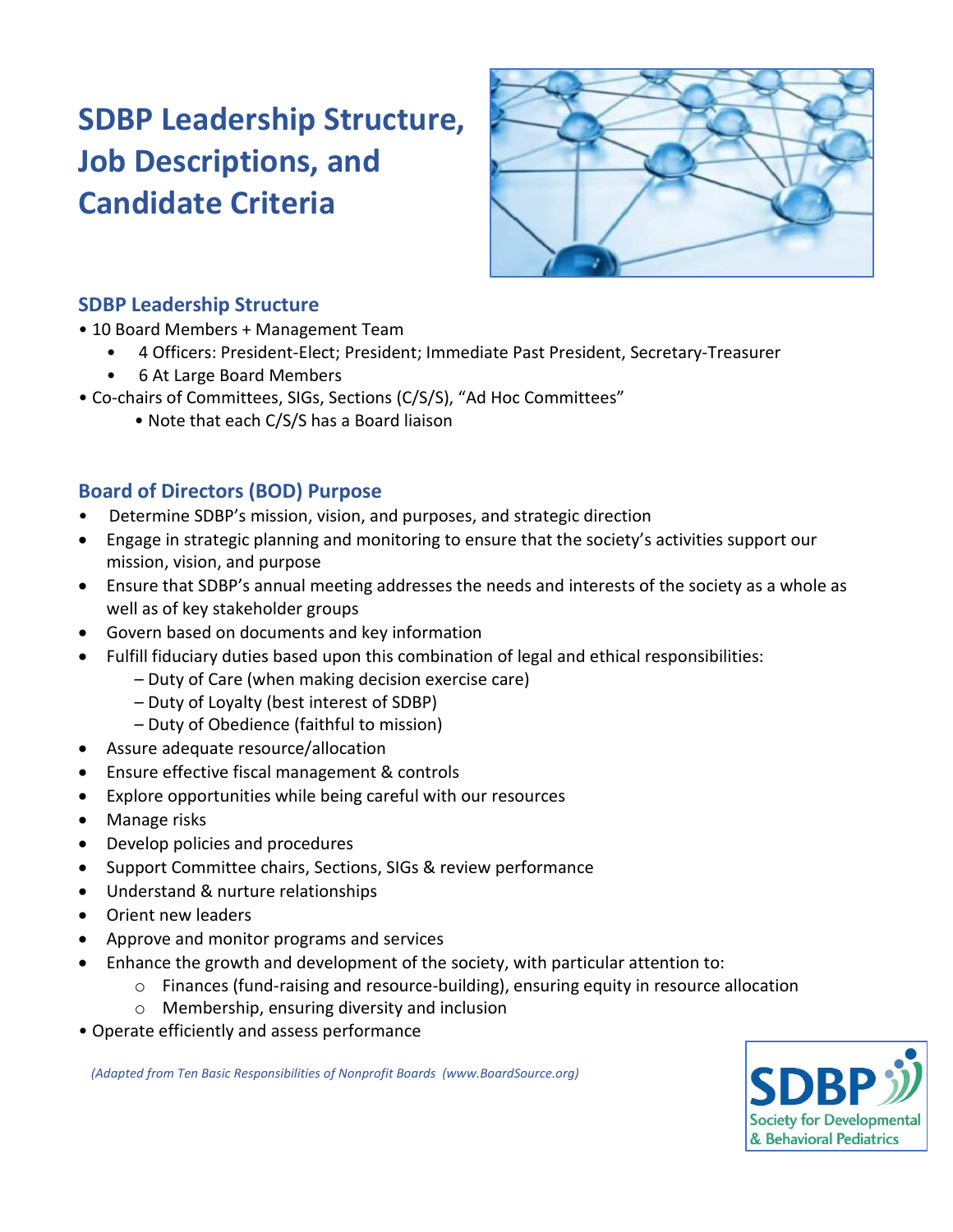## **Individual Board Member Responsibilities**

Board of Directors shall serve for a single term of three years.

- Be informed about and help to shape SDBP's mission, vision, goals, policies, and programs.
- Serve as the Board Liaison to various Committees, SIGs, and Sections, practicing bidirectional communication
- Serve as a champion of SDBP when interfacing other communities, professionals, and organizations
- Propose potential nominees for society leadership positions

• Remain current on developments in the field for integration into Board decision-making and strategicplanning

#### *Processes and procedures*

- Attend monthly board meetings/calls, as well as twice yearly board retreats, if at all possible.
- Review agenda and supporting materials prior to meetings.
- Review Board Minutes and follow through on any action items where named.
- Familiarize yourself with the Bylaws.
- Understand fundamentals of society finances.
- Follow-through on action items and commitments.
- Follow conflict of interest and confidentiality policies.
- Speak and listen respectfully to all viewpoints
- Actively participate in the governance process.
- Demonstrate support of final decisions agreed upon by the Board.

## **Guidelines for choosing Board of Directors (BOD) candidates:**

#### *BOD candidates should have:*

-Demonstrated a commitment to and growth in leadership within SDBP, including by being successful in leadership roles and/or having made important contributions within a C/S/S or to the society broadly. -An ability to collaborate and balance consideration of the needs of the varied groups and individuals comprising SDBP.

#### *Additional factors that may be considered in choosing BOD candidates include:*

-An individuals' unique skill set or highly specialized expertise that fits SDBP programmatic needs and strategic initiatives.

-An individuals' contribution to inclusive and equitable representation of our membership, which includes a professionally, demographically, and personally diverse body.

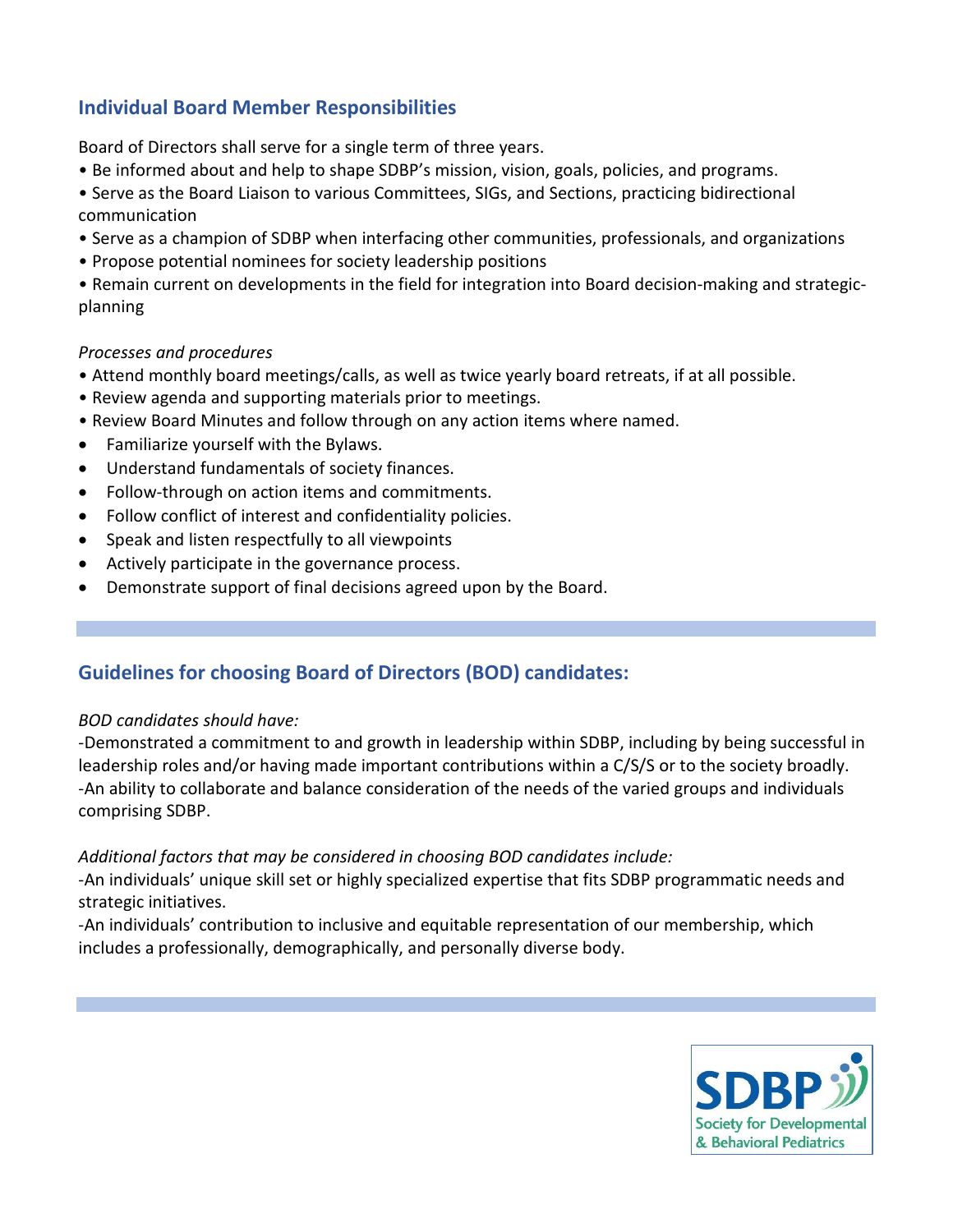## **Job Descriptions**

**President:** The President shall serve for a single term of one year. The President shall be the principal officer of the Society and shall preside at all meetings of the Society and of the Board of Directors.

Schedule (with management) monthly Board conference calls and Spring Board Meeting. Schedule weekly calls with Executive Director, Associate Director OR schedule for monthly Executive Committee calls.

- Serves as Chair of the Executive Committee.
- Chairs Board meetings/calls: sets agenda (with Executive Director, Associate Director); runs meetings; reviews/edits board minutes prior to distribution; follows through on any action items where named.
- Serves as the Board Liaison to various Committees, SIGs, and Sections.
- Annual Meeting duties: Opens Presidential Address; Presents Lectureship plaque; Runs Business/Member Meeting.
- President's Bulletin duties: Reports out to the Society members by covering the activities of the board, as well as the society in general throughout the term in office (frequency is determined by the President).
- Performs duties and responsibilities common to all Board members

**President-Elect**: The President-Elect shall serve for a single term of one year.

(From Bylaws) *In the absence of the President, the President-Elect shall preside at all meetings of the Society and of the Board of Directors.*

Prepares for becoming President by:

- 1. Serving on the Executive Committee
- 2. Becoming familiar with the SDBP Bylaws
- 3. Learning the Committee, SIG, Section structure and aims of each
- 4. Developing a rapport with Committee and SIG members/Chairs
- 5. Developing a good working relationship with the Management
- 6. Becoming familiar with the SDBP Strategic Plan
- 7. Developing personal goals for his/her presidency

Additional duties:

- Serves as a member of the Executive Committee.
- Duties for Board meetings/calls; attends meetings; reviews board minutes; follows through on any action items where named.
- Serves as the Board Liaison to various Committees, SIGs, and Sections
- Annual Meeting duties: assumes the role of President of the Society at the end of the Business/Members Meeting (with brief remarks)
- Performs duties and responsibilities common to all Board members

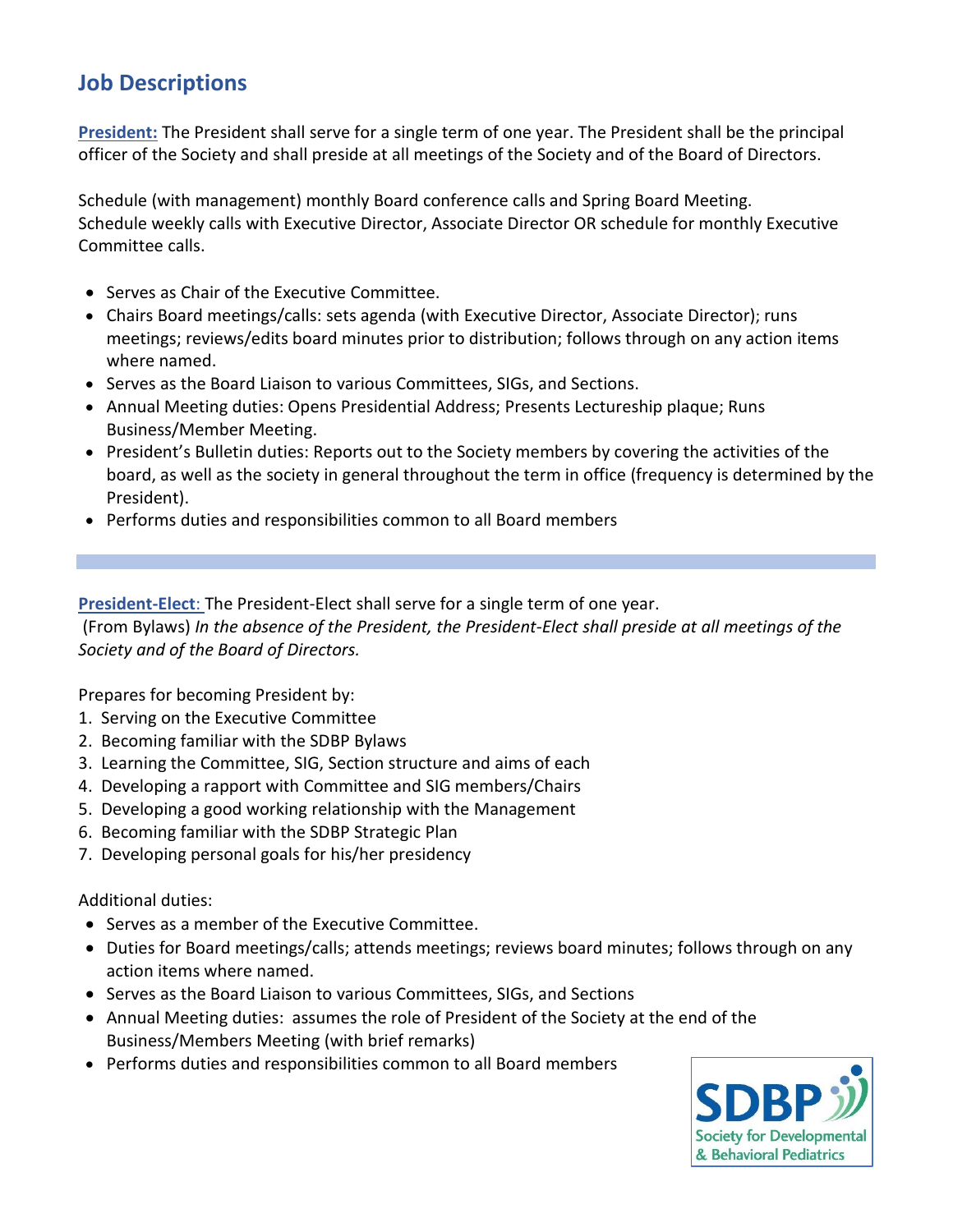#### **Guidelines for choosing Presidential candidates:**

- At minimum, a Presidential candidate must have previously been a member of the BOD.
- Although not required, prior experience with other SDBP leadership positions, including as a co-chair of a Committee, Section, or SIG, is optimal.

**Immediate Past President:** The Immediate Past President shall serve for a single term of one year.

- Serves as a member of the Executive Committee.
- Duties for Board meetings/calls: attends meetings; reviews board minutes; follows through on any action items where named.
- Serves as the Board Liaison to various Committees, SIGs, and Sections
- Nominations Committee duties: Serves as the Chair of the Nominations Committee consisting of the current President and 3 society members nominated by the board.
- Annual Meeting duties: announces the new slate of Board members; presents outgoing president with plaque and shot speech.
- Performs duties and responsibilities common to all Board members

**Secretary-Treasurer:** The Secretary-Treasurer shall serve for a term of two years and is eligible to serve a second consecutive term if nominated by the board.

- Serves as a member of the Executive Committee.
- Duties for Board meetings/calls: attends meetings; reviews board minutes; follows through on any action items where named.
- Schedules calls with Executive Director, Associate Director to review budgets prior to presenting to the board for approval.
- Prepares budgets in cooperation with the Executive Director and presents reports at board meetings
- Has oversight responsibility for all SDBP finances, including major business plans, projects, and grants.
- Serves as the Board Liaison to various Committees, SIGs, and Sections.
- Annual Meeting duties: Presents finances to the Society members at the Business/Member meeting.
- Performs duties and responsibilities common to all Board members

The Secretary-Treasurer receives quarterly formal reports including a Balance Sheet, Profit and Loss Statement year to date, and the transactions by account (listing of all checks written, deposits made). These records are reviewed quarterly and discussed with management.

*An independent Audit of the Society's financial statement shall be performed once a year and reported to the Board of Directors and to the members of the Society*.